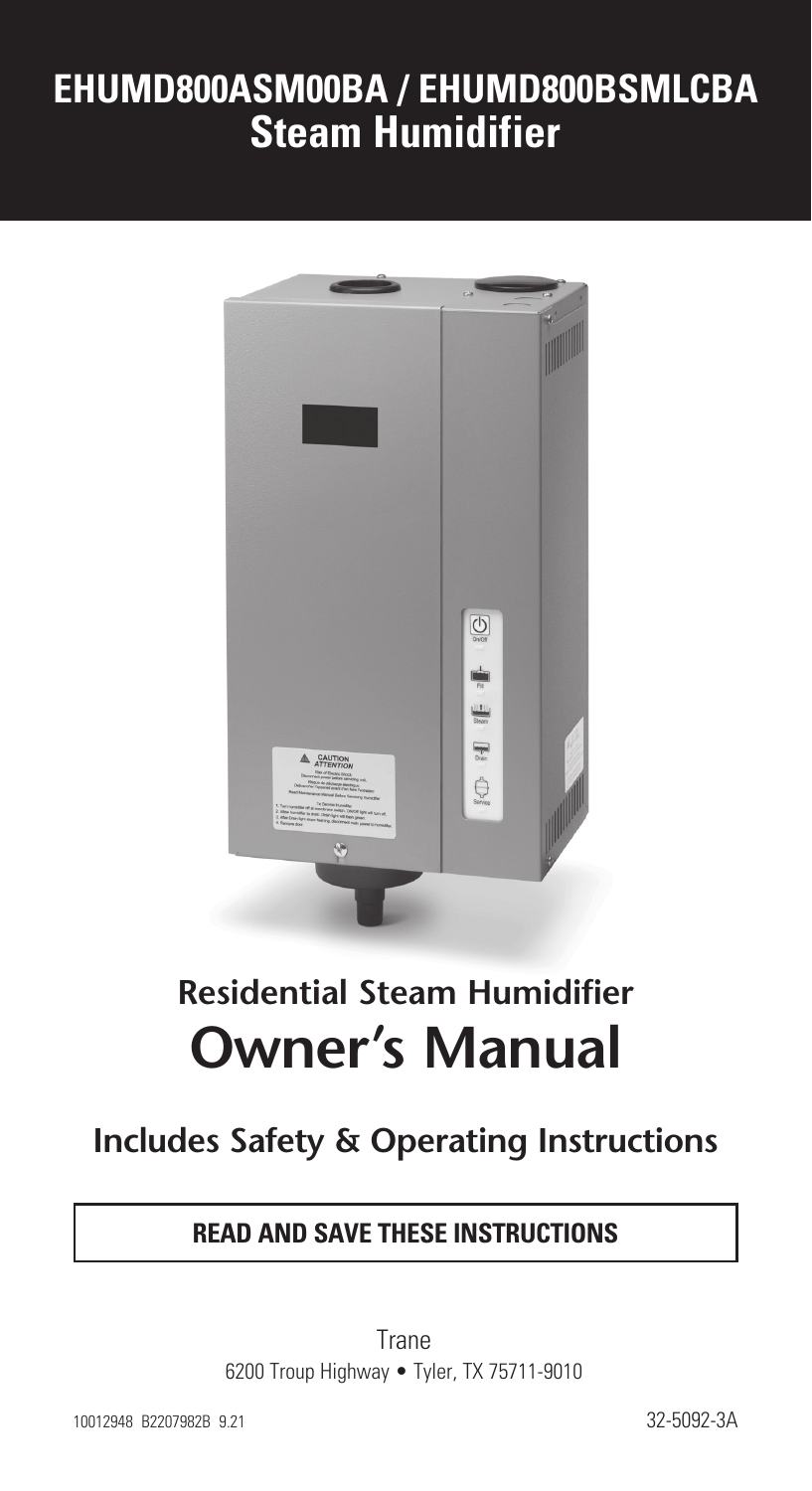#### **TABLE OF CONTENTS**

#### **SAFETY**

## **A** CAUTION

#### **ATTENTION**

Read this manual before installing. This product must be installed by qualified HVAC and electrical contractors and in compliance with local, state, federal, and governing codes. Improper installation can cause property damage, severe personal injury, or death as a result of electric shock, burns, or fire.

#### **Read all cautions and instructions.**

Read this manual before performing service or maintenance procedures on any part of the system. Failure to follow all cautions and instructions could produce the hazardous situations described, resulting in property damage, personal iniury, or death.

Failure to follow the instructions in this manual can cause moisture to accumulate, which can cause damage to structure and furnishings.

#### **EXCESS HUMIDITY**

Do not set humidity higher than recommended. Condensation may cause damage.

# **WARNING**

#### **HOT SURFACES AND HOT WATER**

This steam humidification system has extremely hot surfaces. Water in steam canister, steam pipes, and dispersion tube can be as hot as 212°F (100°C). Discharged steam is not visible. Contact with hot surfaces, discharged hot water, or air into which steam has been discharged can cause severe personal injury. To avoid severe burns, follow procedures in this manual when performing service or maintenance procedures on any part of the system.

#### **DISCONNECT ELECTRICAL POWER**

Disconnect electrical power before installing supply wiring or performing service or maintenance procedures on any part of the humidification system. Failure to disconnect electrical power could result in fire, electrical shock, and other hazardous conditions. These hazardous conditions could cause property damage, personal injury, or death.

Contact with energized circuits can cause property damage, severe personal injury, or death as a result of electrical shock or fire. Do not remove access panels until electrical power is disconnected.

Follow the shutdown procedure in this manual before performing service or maintenance procedures on any part of the system.

#### **ELECTRICAL SHOCK HAZARD**

If the humidifier starts up responding to a call for humidity during maintenance, severe bodily injury or death from electrical shock could occur. Follow the procedures in this manual before performing service or maintenance procedures on this humidifier.

#### **EXCESSIVE SUPPLY WATER PRESSURE**

Supply water pressure greater than 120 psi may cause the humidifier to overflow.

#### **SHARP EDGES**

Sharp edges may cause serious injury from cuts. Use care when cutting plenum openings and handling ductwork.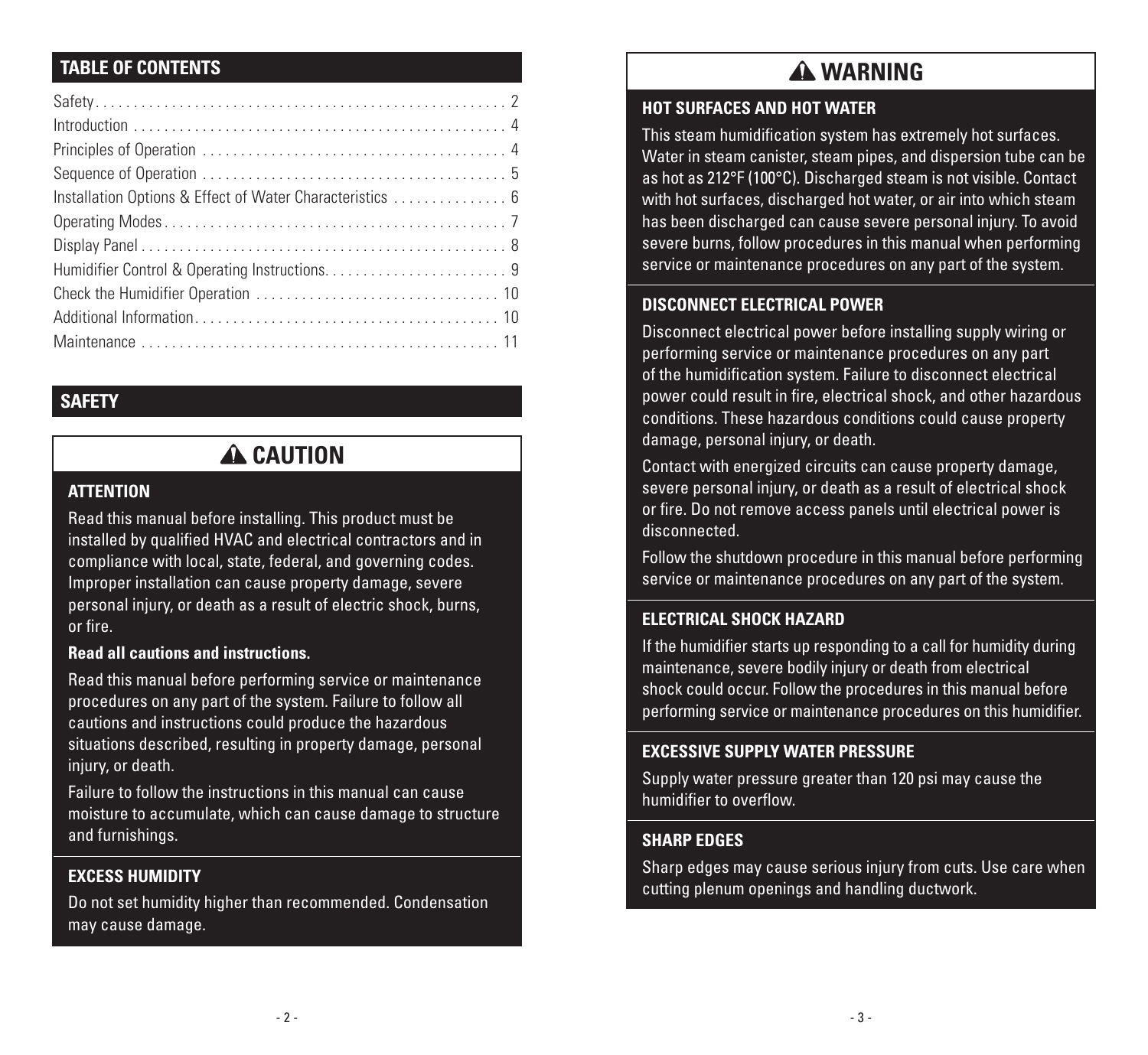#### **INTRODUCTION**

Thank you for your recent steam humidifier purchase. We appreciate your business and are pleased to add your name to our growing list of customers. You have invested in the highest quality equipment available.

Your humidifier will require periodic maintenance to assure continued consistent performance. See page 10.

Please take a few minutes and read this booklet. This will familiarize you with the benefits you will receive from the humidifier and help you understand the routine maintenance that will be required.

**Replacement Steam Canisters are available from your installing contractor. Use only genuine replacement part number 8043RP or 8043LCRP.** 

#### **PRINCIPLES OF OPERATION**

The Steam Humidifier delivers humidity in the form of steam to the conditioned space via the HVAC system duct. The humidifier generates steam by energizing two electrodes that extend into a canister of water. Current flowing between the electrodes causes the water to boil, creating steam. Water is introduced to the humidifier through a fill valve to a fill cup located in the top of the cabinet. The fill cup serves as an overflow reservoir and provides an air gap between the humidifier and water source. The steam canister is filled from the bottom. The canister is seated in a drain cup assembly which includes a drain valve. The drain and fill valves work together to maintain water level in the canister to deliver the rated steam capacity based on the electrical conductivity of the water and to temper drain water. See **Figure 1** for representation of fill and drain system and canister.

Steam is delivered into the airstream through a dispersion tube mounted in the HVAC system ductwork. Openings in the dispersion tube are fitted with "tubelets™" which extend into the center of the tube. The design of the dispersion tube and tubelets distribute steam over a wide area in the duct and direct any condensed moisture back into the steam hose.



#### **SEQUENCE OF OPERATION**

When the Humidifier Control detects humidity below the set point, and provided the humidifier is turned on and the indoor unit blower is operating, the internal controller in the humidifier energizes the electrodes and measures the current flowing through the water between them. The controller adjusts water level in the canister via a fill valve and a drain valve to maintain a constant current. The operating water level in the canister depends on the mineral content of the water which determines conductivity.

A relay is provided with the humidifier that will allow the control to turn on the indoor unit blower when a call is made for humidity.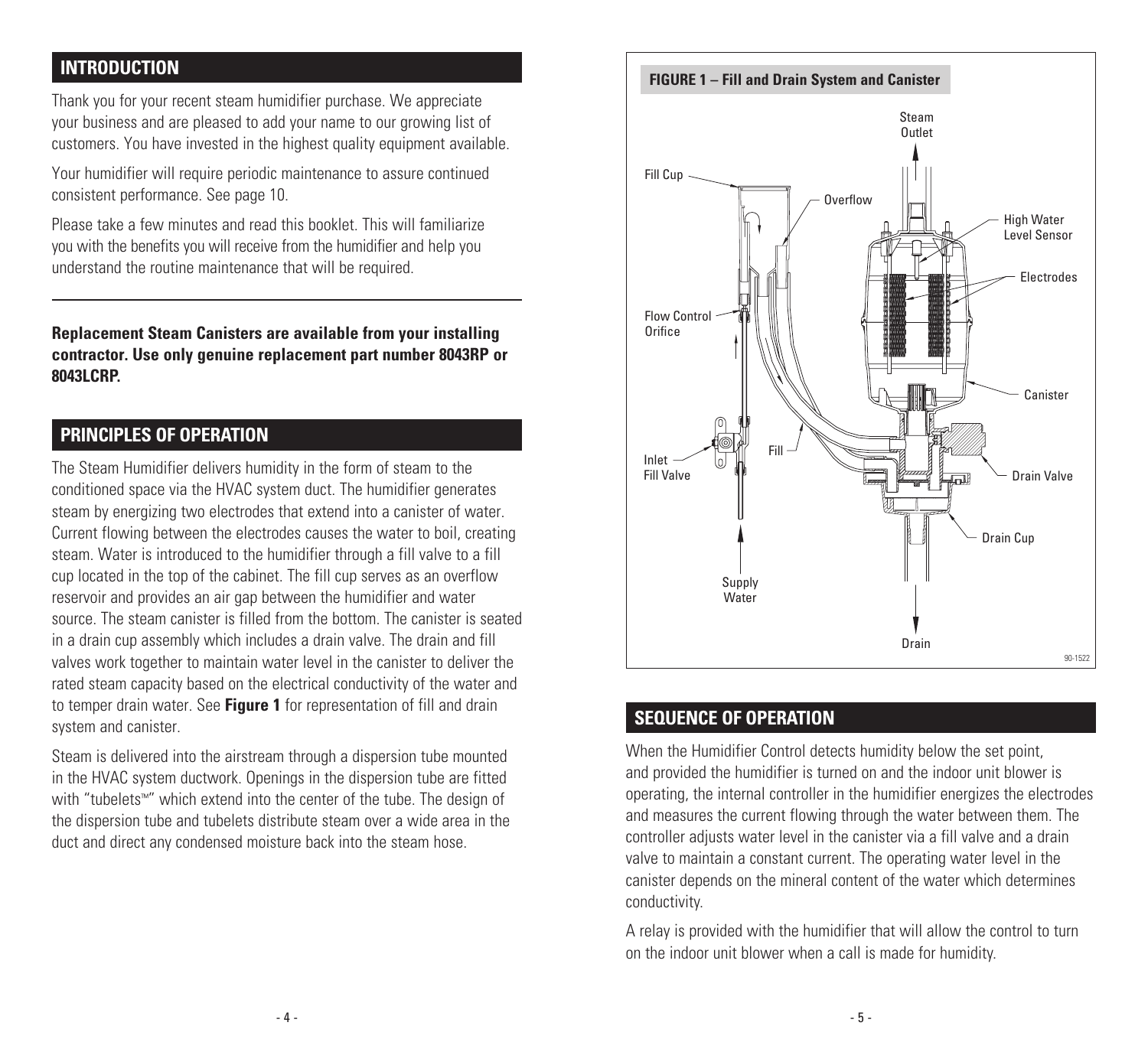# **INSTALLATION OPTIONS & EFFECT OF**

Your Steam Humidifier can be installed to operate on 120 volts, 208 volts or 240 volts using 11.5 or 16.0 amps. The higher the voltage and amperage the higher the potential output.

| <b>Amperage</b> | <b>Voltage</b> | <b>Maximum steam capacity (gal/day)</b> |
|-----------------|----------------|-----------------------------------------|
| 11.5            | 120V           | 11.5                                    |
|                 | 208V           | 20.5                                    |
|                 | 240V           | 23.3                                    |
|                 | 120V           | 16.0                                    |
| 16.0            | 208V           | 30.0                                    |
|                 | 240V           | 34.6                                    |

**It may take several days for the humidifier to reach rated capacity depending on the input voltage and the electrical conductivity of** 

**the water.** 120 volt systems take longer to reach rated capacity than 240 volt systems. The humidifier should always be plumbed to cold water but the water can be softened or unsoftened. The water supply should have a conductivity between 125 and 1,250 uS/cm which correlates loosely to a hardness between 3 and 36 grains/gallon. The humidifier will make steam when plumbed to low-conductivity water but will take longer to reach nominal capacity. There are benefits and trade-offs to consider when both hard and softened water are available.

**Hard water:** The benefit of hard water is less frequent draining and filling than with soft water, which results in better energy and water efficiency and more consistent steam output. However, canister replacement could be more frequent with hard water because mineral deposits coat the electrodes. The harder the water, the more frequent the need for a new canister.

**Softened water:** The benefit of softened water is typically longer canister life than with hard water because softened water does not coat the electrodes nearly as much as hard water. However, softened water ions stay in solution to much higher concentrations than hard water ions. This requires more frequent draining and filling which results in lower efficiency, higher water consumption and less consistent steam output.

Two canisters are available, the Model 8043RP and Model 8043LCRP, optimized for different water types. Contact your HVAC dealer for canister selection.

#### **OPERATING MODES**

When the humidifier is powered and turned on, the "On/Off" light is illuminated green.

When the canister is being filled or replenished with water, the "Fill" light illuminates green.

When the canister is being drained, the "Drain" light illuminates green.

During initial start up with a new canister, the humidifier may run through a series of fill/drain cycles until the conductivity of the water is in a range that allows normal operation. During this time, the "Steam" light illuminates green. If the humidifier cannot produce steam at the rated level after trying for 168 hours, the "Steam" light illuminates yellow. The humidifier continues to operate in this state until the rated output is reached.

The conductivity of naturally soft water, hard water, and softened water changes as the water heats up, but the internal controller adjusts the water level to maintain a nominal current between the electrodes. Over the life of the canister, minerals that build up on the electrodes will reduce their effective surface area and affect the resistance between them. The operating water level will increase with use until it reaches the high water level probe. At that point, the "Service" light will flash red indicating that the canister needs to be replaced. The humidifier will continue to operate but with reduced output.

When the humidifier begins a drain cycle, the fill valve opens to introduce cold water into the canister. This is done to prevent hot water from entering the drain. The drain valve remains open for four minutes to allow all water to drain from the canister.

Any time power is disconnected or humidifier is turned off, the internal timer for start-up and drain cycles is reset.

If the humidifier has operated 168 hours without a drain cycle, the drain valve will open and drain the canister. Normal operation will continue.

If the humidifier is operating and a power failure occurs, once power is restored, the "On/Off" light will flash green for one minute, then the humidifier will turn on.

#### **END OF SEASON/PERIOD OF INACTIVITY SHUT-DOWN**

If the humidifier does not receive a call to operate in 72 hours, the humidifier controller drains the canister. The "Drain" light will remain on until there is a humidity call or 24 hours has elapsed. The humidifier will resume normal operation when a call for humidity is made.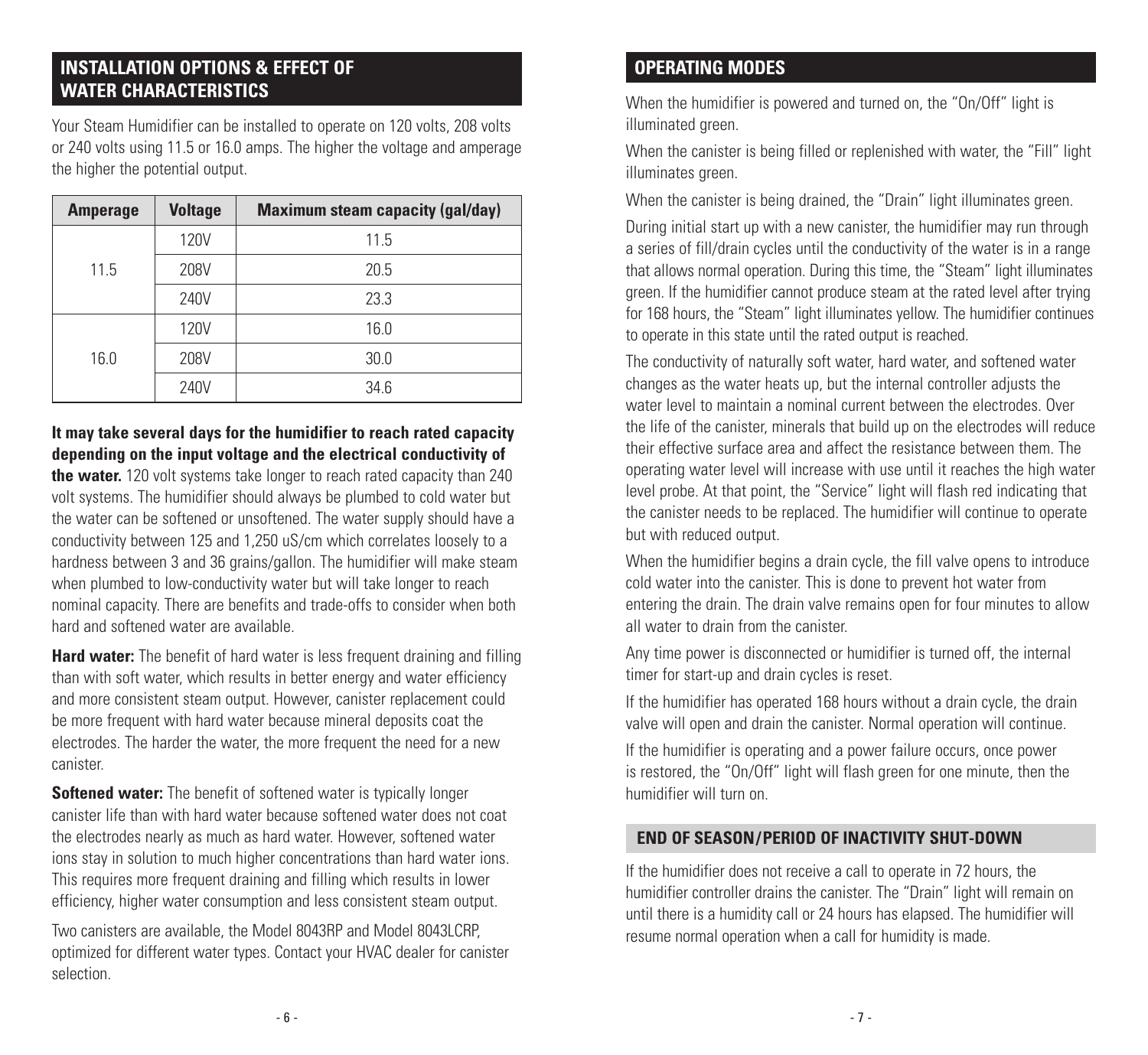#### **DISPLAY PANEL**

| <b>TABLE 1 - Display Panel</b> |                               |                                                                                                                                                                                                                                                                                                    |
|--------------------------------|-------------------------------|----------------------------------------------------------------------------------------------------------------------------------------------------------------------------------------------------------------------------------------------------------------------------------------------------|
| <b>Indicator</b>               | Light                         | <b>Function</b>                                                                                                                                                                                                                                                                                    |
|                                | 0ff                           | Humidifier is turned off or not receiving power.                                                                                                                                                                                                                                                   |
|                                | Solid<br>Green                | Humidifier is turned on.                                                                                                                                                                                                                                                                           |
|                                | <b>Flashing</b><br>Green      | Humidifier is preparing to turn on. Occurs if power is<br>disconnected, then restored with switch ON. Flashes for<br>one minute.                                                                                                                                                                   |
|                                | <b>Solid</b><br>Green         | Normal Operation. Fill valve is energized allowing water<br>to flow into canister via fill cup. (Does not illuminate when<br>tempering water during drain cycle.)                                                                                                                                  |
|                                | <b>Flashing</b><br>Green      | Fill and Drain Valves are pulsing to dislodge mineral build-up<br>in canister. Flashes 10 times in four seconds.                                                                                                                                                                                   |
|                                | <b>Solid Red</b>              | Fault Mode, Indicates canister needs water but cannot fill.<br>Humidifier shuts down. (Occurs if high water probe does not<br>detect water after fill valve is energized for 40 minutes.)                                                                                                          |
|                                | <b>Solid</b><br>Green         | Normal Operation. Humidistat is calling for steam and<br>humidifier is operating.                                                                                                                                                                                                                  |
|                                | <b>Solid</b><br>Yellow        | Humidifier is operating but is not delivering steam at rated<br>capacity. Occurs if humidifier has operated for 168 hours<br>at less than rated capacity due to low water conductivity.<br>Light will turn green once water conductivity increases and<br>humidifier is delivering rated capacity. |
| Drair                          | <b>Flashing</b><br>Green      | Humidifier is preparing to drain. (Fill valve is open<br>tempering water in canister.) Occurs when humidifier<br>is turned off, at end of season drain (72 hours with no<br>operation) and during forced drain down (168 hours of<br>operation with no drain activity.)                            |
|                                |                               | Fill and Drain Valves are pulsing to dislodge mineral build-up<br>in canister. Flashes 10 times in four seconds.                                                                                                                                                                                   |
|                                | <b>Solid</b><br>Green         | Drain valve is energized and open, draining canister. Valve<br>remains energized for four minutes.                                                                                                                                                                                                 |
|                                |                               | Indicates end of season shut-down. Occurs if humidifier<br>does not receive call for humidity in 72 hours. Light remains<br>on for 24 hours.                                                                                                                                                       |
| Service                        | <b>Flashing</b><br><b>Red</b> | Canister has reached the end of its life and needs to be<br>replaced. Occurs after humidifier has operated for at least<br>168 hours and for an additional 24 hours at a current level<br>below 75% of the maximum operating current. Humidifier<br>continues to operate, but at reduced capacity. |
|                                | <b>Solid Red</b>              | Operational problem with humidifier. Humidifier shuts<br>down. Occurs when unit detects over-current which can be<br>caused by failure to drain or other system failures. Call your<br>heating and air conditioning dealer for service.                                                            |

### **HUMIDIFIER CONTROL & OPERATING INSTRUCTIONS**

The control provided with your humidifier is mounted either in your return air duct or on a wall in the living space. The control has a set of contacts which close when the RH is below the set point. That signal tells the humidifier to energize the electrodes in the canister to generate steam, provided the indoor unit blower is on. If the blower activation relay is installed, a call for humidity will turn on the indoor unit blower.

It is important to anticipate changes in outdoor temperature and adjust the setting accordingly to avoid excessive condensation when outdoor temperature is low. For example, with an outdoor temperature of 20°F the correct setting will be 35%. If the temperature is expected to fall to 0°F that evening, then merely reduce the setting to 25% several hours prior to the temperature change.

See **Table 2** for the recommended settings. These settings, which are based on years of research, represent a compromise between humidity levels that would be most desirable for comfort and humidity levels that are suitable for protection of your home and to avoid condensation on your windows. For example, a wintertime indoor humidity of 50% may be considered ideal for comfort, but unfortunately, it probably would result in condensation, which can cause damage to your home. Observing the recommended humidity levels on your Humidifier Control is an important safeguard. Condensation of water on the inside surface of windows in the form of fogging or frost is usually an indication of too much humidity. This same condensation can occur in other areas in your home, possibly resulting in damage.

|                            | <b>TABLE 2 - Outdoor Temperature/Indoor Relative Humidity</b> |
|----------------------------|---------------------------------------------------------------|
| <b>Outside Temperature</b> | <b>Recommended RH</b>                                         |
| $+40^{\circ}F$             | 45%                                                           |
| $+30^{\circ}$ F            | 40%                                                           |
| $+20$ °F                   | 35%                                                           |
| $+10$ °F                   | 30%                                                           |
| ∩°F                        | 25%                                                           |
| $-10$ °F                   | 20%                                                           |
| $-20$ °F                   | 15%                                                           |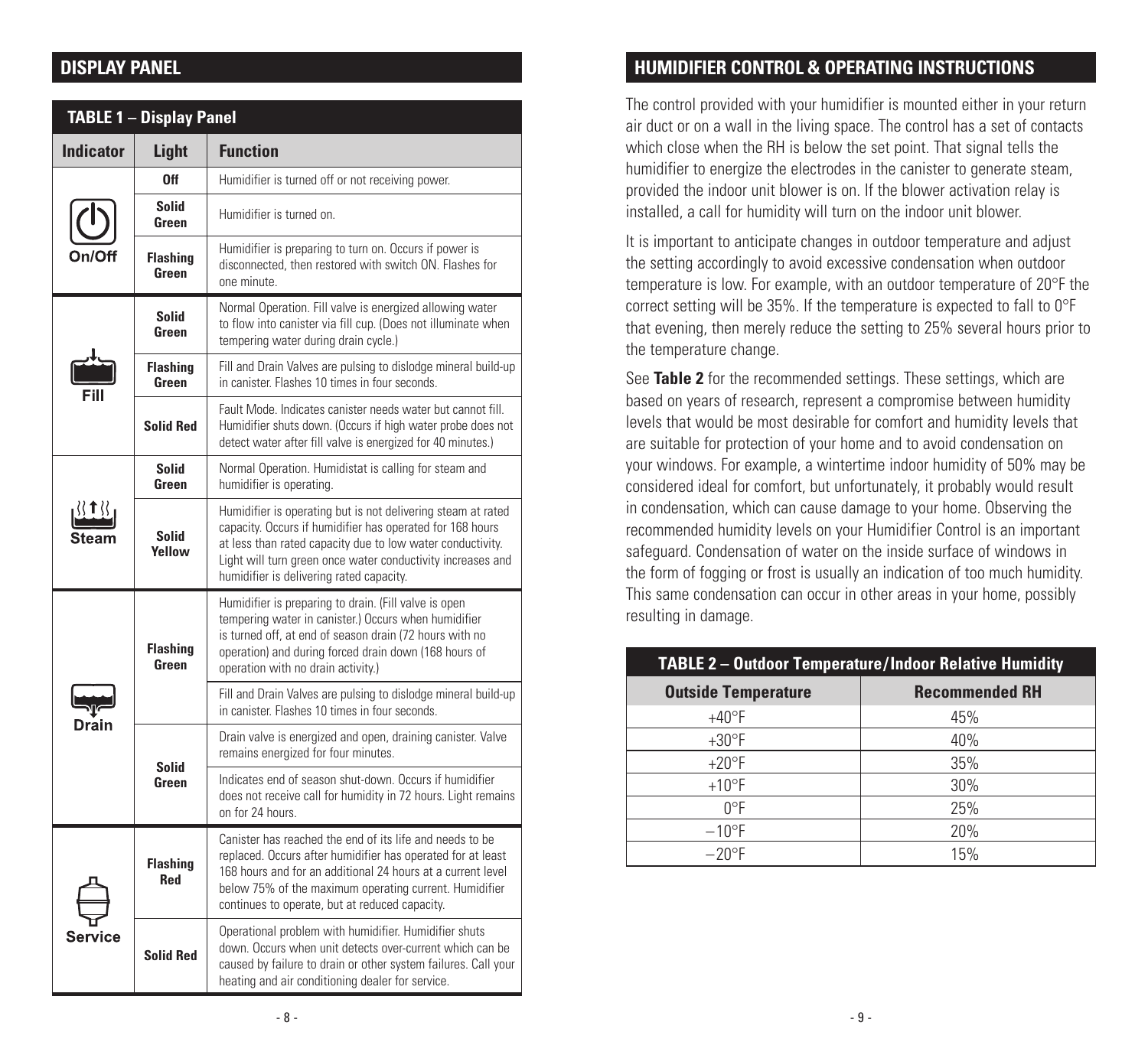### **CHECK THE HUMIDIFIER OPERATION**

Turn the control knob to the maximum RH setting. Make sure that the water saddle valve is open and that the humidifier is on. The indoor unit blower must be running for the humidifier to function. Once humidifier operation is verified, reduce the Humidifier Control setting to the recommended inside humidity, depending on the outside temperature.

#### **ADDITIONAL INFORMATION**

Be sure to keep fireplace dampers closed when not in use. They provide an excellent escape route for heat, as well as humidity.

On occasion, indoor moisture producing activities such as clothes drying, cooking, showers, etc., may raise the humidity level higher than it should be, even though the humidifier is not operating. Telltale indications are condensation or frost on cold surfaces such as windows, doors, walls, etc. If such condensation persists for several hours, your home should be ventilated to dissipate the potentially damaging excess moisture.

#### **MAINTENANCE**

**NOTE:** The manufacturer of the device recommends that service be performed only by a qualified technician. Contact your installing contractor for service. See Cautions and Warnings on pages 2 and 3 prior to attempting these procedures.

#### **Turn humidifier off and allow humidifier to drain. Disconnect power before servicing.**

Inspect humidifier at approximately 500 hour intervals or several times during the humidification season.

- Check system operation and inspect all plumbing connections and piping for signs of cracks or leaks.
- Inspect drain line to make sure it is not blocked and has constant downward slope. Clean or replace if necessary.
- Inspect steam hose to make sure it has no low spots and has constant upward slope from humidifier to dispersion tube in duct. If dispersion tube is mounted below humidifier, inspect drip tee drain.
- Two canisters are available for optimal performance. The Model 8043RP is for typical water while the Model 8043LCRP is designed for low conductivity and 120V installations. The 8043LCRP should never be used with softened water.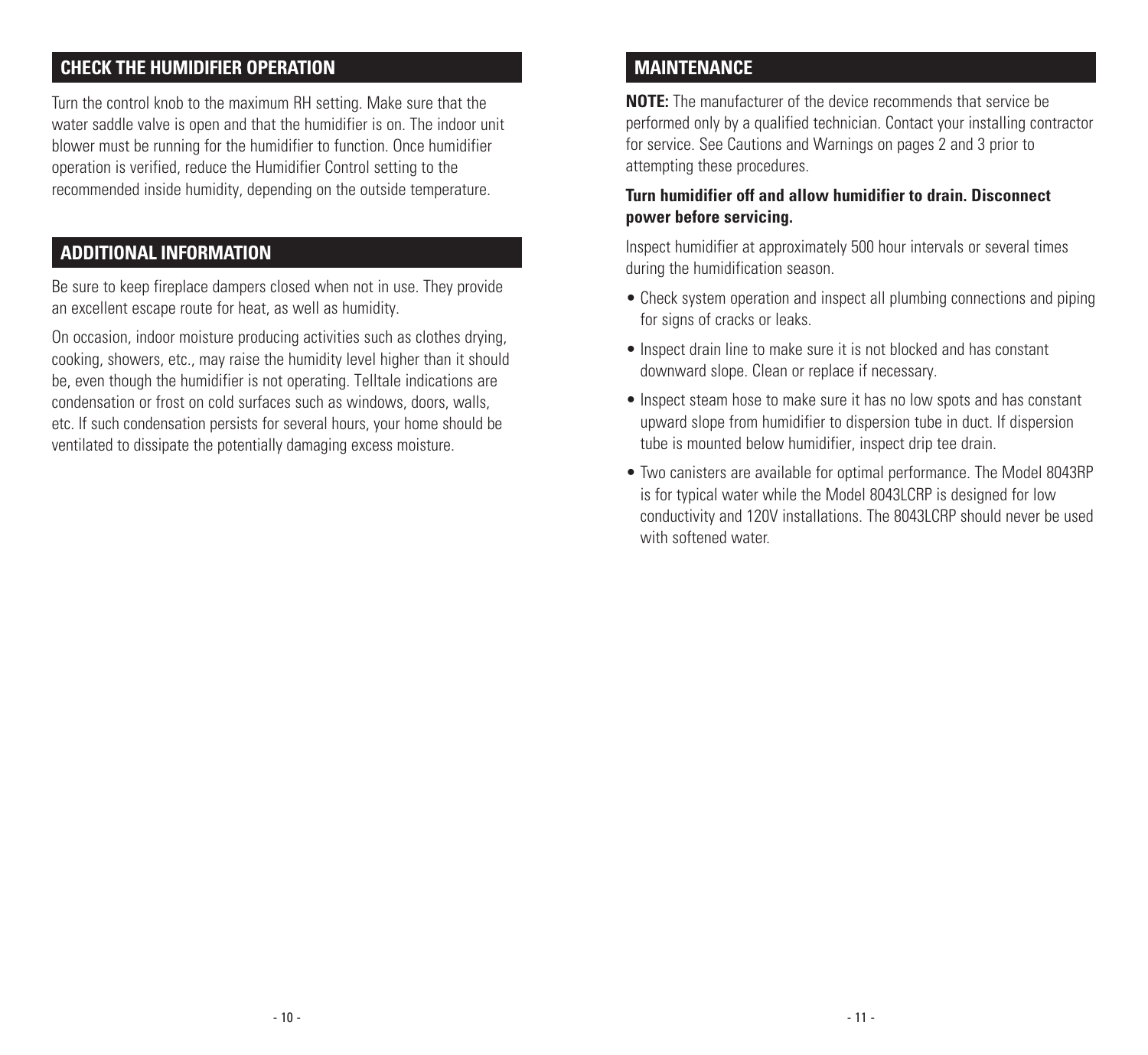#### If water flow from fill valve is restricted, disconnect inlet fitting and remove in-line strainer using small screw from inlet port. Clean or replace strainer.

20. See Start-up Procedure in Installation, Operation & Maintenance manual.

Remplacez la cartouche annuellement et lorsque le voyant « Service » vous l'indique. . seulement la pièce de rechange authentique numéro 8043RP ou 8043LCRP Utilisez

- marche arrière l'arrèt pour marche/arret pour eteindre l'humidificateur. L'humidificateur se videra pendant quatre minutes.
- Laissez l'humidificateur se vider. Lorsque la DEL verte « Drain » (évacuation) cesse 2. de clignoter, débranchez l'alimentation électrique principale de l'humidificateur.
- 3. Retirez le panneau avant.
- $F$ irez les trois fils des poteaux sur la partie supérieure de la cartouche. (Deux gros conducteurs d'électrode et un conducteur de capteur de niveau d'eau.)
- Desserrez la bride de serrage située sur le dessus de la cartouche. 5.
- G. Glissez le boyau du dessus de la cartouche.

**POUR REMPLACER LA CARTOUCHE**

- Glissez la cartouche vers le haut et hors de l'assemblage d'évacuation. 7. Jetez la cartouche.
- Retirez le joint torique de l'assemblage d'évacuation au moyen d'un petit tournevis. 8.
- Examinez l'assemblage d'évacuation et retirez tout débris. Reportez-vous à la procédure 9. de nettoyage du robinet de vidange dans le panuel d'installation de d'entretien.
- Insérez un nouveau joint torique dans la fente de l'assemblage d'évacuation. 10. (Le joint torique est fourni avec la cartouche.) Humectez le joint torique avec de l'eau avant de réinsérer la cartouche. N'utilisez pas de l'huile, de la graisse, ni des lubrifiants autres que de l'eau.
- Assurez-vous que la crépine est insérée dans le fond de la nouvelle cartouche. 11.
- I2. Insérez la cartouche dans l'assemblage d'évacuation. Placez la cartouche de manière à ce que l'étiquette soit visible.
- Glissez le boyau à vapeur sur le dessus de la cartouche et serrez la bride de serrage. 13.
- Replacez les trois fils sur les poteaux sur la partie supérieure de la cartouche. 14. (Les conducteurs d'électrodes plus gros sont interchangeables.)
- Replacez le panneau avant. 15.
- I6. Inspectez la conduite d'évacuation pour vous assurer qu'elle n'est pas bloquée et qu'elle a une inclinaison négative constante. Nettoyez-la ou remplacez-la au besoin.
- Il : Inspectez le boyau à vapeur pour vous assurer qu'il n'a pas de zones creuses et qu'il a une inclinaison positive constante de l'humidificateur au tube de dispersion dans le conduit. Si le tube de dispersion est monté sous l'humidificateur, examinez le té d'écoulement et le siphon.
- Rétablissez l'alimentation électrique de l'humidificateur. 18.
- Mettez l'humidificateur en marche et vérifiez que le voyant « On/Off » 19. (marche/arrêt) est allumé.
- zu. Heportez-vous à la procédure de démarrage dans le manuel d'installation, . de fonctionnement et d'entretien

#### **POUR RÉPARER LE ROBINET DE REMPLISSAGE**

Si le débit d'eau du robinet de remplissage est restreint, débranchez le raccord diad nu'b neyom us roussimbe'b tioq ub engli ne eniqère si senten te noissimbe'b tournevis. Nettoyez ou remplacez la crépine.

 $-71 -$ 

**TO REPLACE THE CANISTER**

minutes.

outward.

15. Replace front panel.

3. Remove front panel.

Replace the canister annually and when prompted by the "Service" light. Use only genuine replacement part number 8043RP or 8043LCRP.

1. Press On/Off switch to turn humidifier off. Humidifier will drain for four

2. Allow humidifier to drain. When the green "drain" LED stops flashing,

4. Pull three wires off posts on top of canister. (Two large electrode

disconnect main electrical power to humidifier.

conductors and one water level probe conductor.)

procedure in Installation & Maintenance manual.

5. Loosen hose clamp at top of canister.

conductors are interchangeable.)

18. Restore electrical power to humidifier.

**TO SERVICE FILL VALVE**

6. Slide hose off top of canister.

# 10. Insert new O-ring into slot in drain assembly. (O-ring is provided with

9. Inspect drain assembly and remove any debris. See drain valve cleaning

- 
- oil, grease, or any lubricant besides water.
- 11. Make sure strainer is inserted into bottom of new canister.
- 
- 
- canister.) Dampen O-ring with water before inserting canister. Do not use
- 
- 
- 

12. Insert canister into drain assembly. Position canister with label facing

- 
- 
- 

13. Slip steam hose over top of canister and tighten hose clamp. 14. Reattach three wires to posts on top of canister. (Larger electrode

16. Inspect drain line to make sure it is not blocked and has constant

tube is mounted below humidifier, inspect drip tee drain.

19. Turn humidifier on and verify green "On/Off" light is illuminated.

17. Inspect steam hose to make sure it has no low spots and has constant upward slope from humidifier to dispersion tube in duct. If dispersion

downward slope. Clean or replace if necessary.

- 
- 

7. Slide canister up and out of drain assembly. Discard canister. 8. Remove O-ring from drain assembly using small screw driver.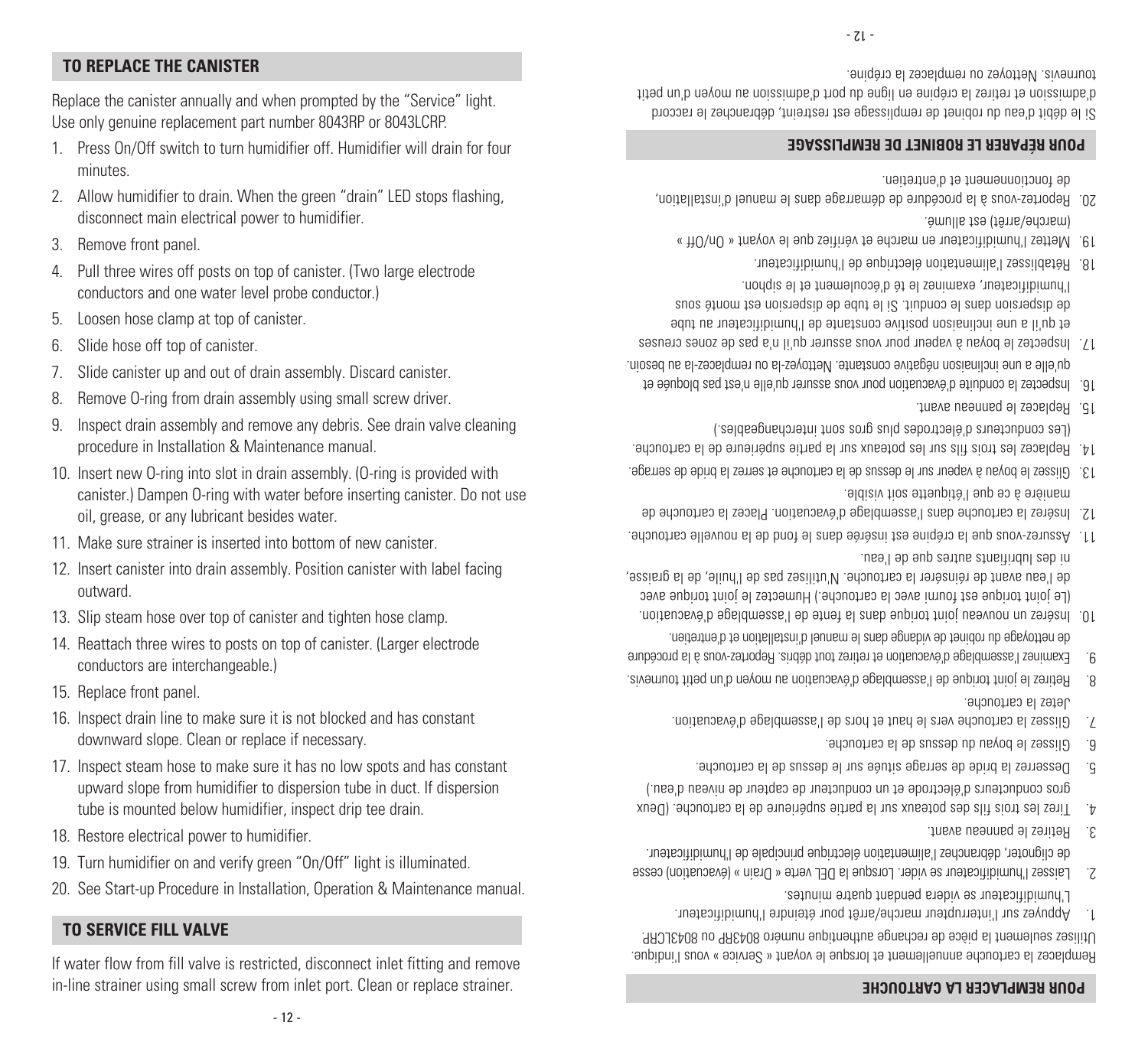#### **VÉRIFICATION DU FONCTIONNEMENT DE L'HUMIDIFICATEUR**

Tournez le bouton de commande jusqu'au réglage maximal d'HR. Assurez-vous que le robinet-valve à étrier d'eau est ouvert et que l'humidificateur est en marche. Le ventilateur de l'unité intérieure doit être en marche pour que l'humidificateur fonctionne. Lorsque le fonctionnement de l'humidificateur est vérifié, réduisez le réglage de la commande de l'humidificateur à l'humidité intérieure recommandée, selon la température extérieure.

#### **RENSEIGNEMENTS SUPPLÉMENTAIRES**

Assurez-vous de garder les registres de foyer fermés lorsqu'ils ne sont pas utilisés. Ils fournissent une excellente voie de sortie pour la chaleur, ainsi que l'humidité.

Parfois, les activités produisant de l'humidité à l'intérieur, comme le séchage des vêtements, la cuisson, les douches, etc., peuvent augmenter le niveau d'humidité au-delà de ce qu'il devrait être, même si l'humidificateur ne fonctionne pas. Des indices sont la condensation ou le givre sur les surfaces froides comme les fenêtres, les portes, les murs, etc. Si une telle condensation persiste pendant plusieurs heures, votre maison doit être aérée pour dissiper l'humidité excédentaire possiblement dommageable.

#### **ENTRETIEN**

 le fabricant de l'appareil recommande de faire effectuer le service **REMARQUE :** que par un technicien qualifié. Communiquez avec votre installateur pour obtenir du service. Reportez-vous aux mises en garde et aux avertissements aux pages 2 et 3 avant de tenter ces procédures.

#### Arrêtez l'humidificateur et laissez-le se vider. Coupe<sup>r</sup>l alimentation **électrique avant d'effectuer tout service.**

Examinez l'humidificateur à des intervalles d'environ 500 heures ou plusieurs fois durant la saison d'humidification.

- Vérifiez le fonctionnement du système et inspectez toutes les connexions de plomberie et de tuyauterie pour vous assurer qu'il n'y a pas de fissures ou de fuites.
- Inspectez la conduite d'évacuation pour vous assurer qu'elle n'est pas bloquée et qu'elle a une inclinaison négative constante. Nettoyez-la ou remplacez-la au besoin.
- Inspectez le boyau à vapeur pour vous assurer qu'il n'a pas de zones creuses et qu'il a une inclinaison positive constante de l'humidificateur au tube de dispersion dans le conduit. Si le tube de dispersion est monté sous l'humidificateur, examinez le té d'écoulement et le siphon.
- Deux cartouches sont offertes pour maximiser la performance. Le modèle 8043RP est pour l'eau typique, tandis que le modèle 8043LCRP est conçu pour les installations à faible conductivité et de 120 volts. Le modèle 8043LCRP ne doit jamais être utilisé avec de l'eau adoucie.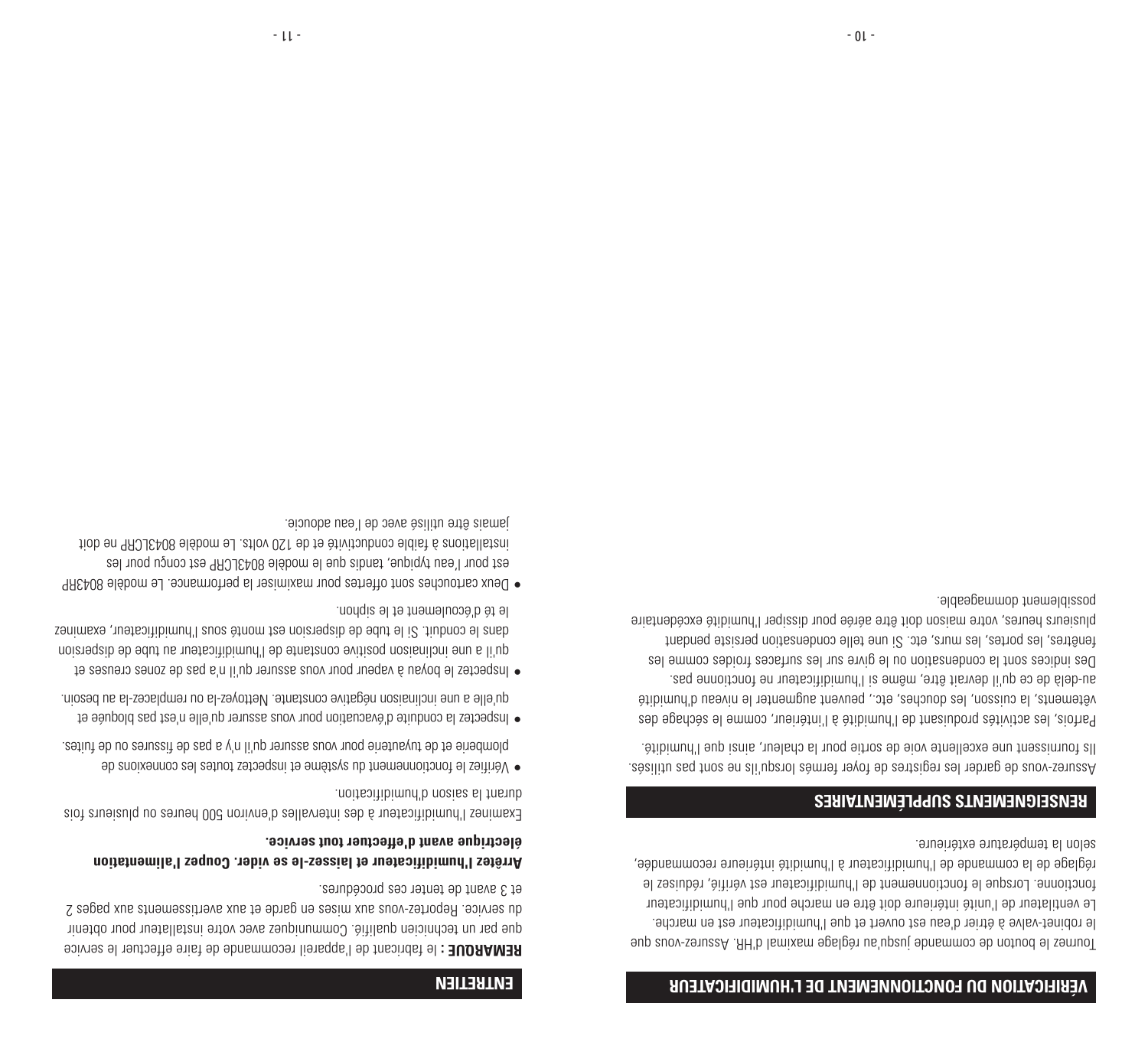#### **PANNEAU D'AFFICHAGE**

| Service      | continu<br>Rouge    | chauffage et de climatisation pour obtenir du service.<br>sb svisnnoizzeonop sytema salaqqA .smétzyz ub zeonsllistèb<br>peut être causée par une défaillance d'évacuation ou d'autres<br>s'éteint. Se produit lorsque l'unité détecte une surintensité qui<br>Problème de fonctionnement avec l'humidificateur. L'humidificateur                                             |
|--------------|---------------------|------------------------------------------------------------------------------------------------------------------------------------------------------------------------------------------------------------------------------------------------------------------------------------------------------------------------------------------------------------------------------|
|              | clignotant<br>Rouge | fonctionner, mais à capacité réduite.<br>du courant de fonctionnement maximal. L'humidificateur continue de<br>R 34 heures supplémentaires à un niveau actuel inférieur à 75 %<br>Se produit lorsque l'humidificateur a fonctionné pendant 168 heures<br>La cartouche a atteint la fin uènde saint est doit semplacée.                                                       |
|              | continu             | demeure allumée pendant 24 heures.<br>eneimul sJ. senuen ST trashed etibimunt'b leqqa'b zaq tiogen en<br>Indique l'arte de fin de saison. Se produit si l'humidificateur                                                                                                                                                                                                     |
|              | həV                 | cartouche. Le robinet demeure activé pendant quatre minutes.<br>Le robinet de vidange est énergisé et ouvert, évacuant la                                                                                                                                                                                                                                                    |
| nisıC        |                     | and quatre secondes.<br>eiot 01 etongilO .edouotres el ensb xustènim eb noitelumusse'l<br>Les robinets de remplissage et de vidange vibrent pour déloger                                                                                                                                                                                                                     |
|              | clignotant<br>həV   | (.noitsubsvà'b àtivites anse themannoitenet ab sanuend 801)<br>saison (72 heures sans fonctionner) et durant l'évacuation forcée<br>I'humidificateur est amété, lors de l'évacuation à la fin de la<br>est ouvert tempérant l'eau dans la cartouche.) Se produit lorsque<br>L'humidificateur se prépare à s'évacuer. (Le robinet de remplissage                              |
| $\sqrt{10}$  | continu<br>Jaune    | de l'eau augmente et l'humidificator fonctionne à sa capacité nominale.<br>étivitoubnoo sl superol trav na amulle's trisyov al .usa'l ab àtivitoubnoo<br>aldist enu'b nozist ne elsnimon étipsqso sa 6 tueitétni usevin nu 6<br>zerush 881 trabneq ennoitonot a trustactionne pendant 168 heures<br>L'humidificateur fonctionne, mais ne fournit pas de vapeur à la capacité |
|              | continu<br>həV      | Ihumidificateur fonctionne.<br>Fonctionnement normal. L'humidostat demande de la vapeur et                                                                                                                                                                                                                                                                                   |
|              | continu<br>Ronge    | active le robinet de remplissage pendant 40 minutes.)<br>capteur de niveau élevé d'eau ne détecte pas d'eau après avoir<br>ne peut pas se remplir. L'humidificateur s'éteint. (Se produit si le<br>sism, use'b niozed a edouotras al eup eupibnl .eilamons'b eboM                                                                                                            |
|              | clignotant<br>nəV   | cephoods enterp susb.<br>eiot 01 etongilO .edouotres el ensb xustènim eb noitelumusse'l<br>Les robinets de remplissage et de vidange vibrent pour déloger                                                                                                                                                                                                                    |
|              | continu<br>həV      | durant un cycle d'évacuation.)<br>godet de remplissage. (Ne s'allume pas lors ub tempérage de l'eau<br>permettre à l'eau de s'écouler dans la cartouche par l'entremise du<br>Fonctionnement normal. Le robinet de remplissage est activé pour                                                                                                                               |
| <b>HO\nc</b> | clignotant<br>həV   | (en marche). Clignote pendant une minute.<br>Sourant est débranche, puis remis avec l'interrupteur à ON<br>L'humidificateur se prépare à se mettre en marche. Se produit                                                                                                                                                                                                     |
|              | continu<br>həV      | L'humidificateur est en marche.                                                                                                                                                                                                                                                                                                                                              |
|              | tênA                | L'humidificateur est éteint ou n'est pas alimenté.                                                                                                                                                                                                                                                                                                                           |
| Indicateur   | <b>JusyoV</b>       | <b>Fonction</b>                                                                                                                                                                                                                                                                                                                                                              |
|              |                     | 9gsdoifte'b usennea - 1 UA3J8AT                                                                                                                                                                                                                                                                                                                                              |

#### **DIRECTIVES D'UTILISATION ET COMMANDE DE L'HUMIDIFICATEUR**

La commande fournie avec votre humidificateur est installée soit sur le conduit d'air de retour, soit sur un mur dans l'espace habitable. La commande possède un ensemble de contacts qui se ferment lorsque l'HR est inférieure au point de réglage. Ce signal indique à l'humidificateur d'amorcer les électrodes dans la cartouche pour générer de la vapeur, à condition que le ventilateur de l'unité intérieure soit en marche. Si le relais d'activation du ventilateur est installé, un appel d'humidité mettra le ventilateur de l'unité intérieure en marche.

Il est important d'anticiper les changements de température extérieure et de modifier le réglage en conséquence pour éviter toute condensation excessive lorsque la température extérieure est basse. Par exemple, avec une température extérieure de -6,7 °C (20 °F), le réglage approprié sera de 35 %. Si la température doit descendre au-delà de -17,8 °C (0 °F) le soir en question, réduisez alors simplement le réglage à 25 % plusieurs heures avant le changement de température.

 pour connaître les réglages recommandés. Ces **Tableau 2** Reportez-vous au réglages, qui sont fondés sur des années de recherche, représentent un compromis entre les niveaux d'humidité qui seraient les plus désirés pour le confort et des niveaux d'humidité qui sont appropriés pour la protection de votre maison et éviter la condensation dans vos fenêtres. Par exemple, une humidité intérieure d'hiver de 50 % peut être considérée comme étant idéale pour le confort, mais malheureusement, elle entraînerait probablement de la condensation, ce qui cause des dommages à votre maison. Respecter les niveaux d'humidité recommandés sur la commande de votre humidificateur est une importante mesure de protection. La condensation de l'eau sur la surface intérieure des fenêtres sous la forme de brume ou de givre est habituellement une indication qu'il y a trop d'humidité. Cette même condensation peut se produire à d'autres endroits dans votre maison, pouvant occasionner des dommages.

| TABLEAU 2 – Température extérieure/humidité relative intérieure |                           |
|-----------------------------------------------------------------|---------------------------|
| <b>HR recommandée</b>                                           | Fempérature extérieure    |
| % St                                                            | $0.5t^{\prime}$           |
| %0 <sup>t</sup>                                                 | $0_0 l' l$                |
| % SE                                                            | $\int_{0}^{1} L' 9^{-}$   |
| $%$ OE                                                          | $3.771-$                  |
| % SZ                                                            | $20.8'$ Ll-               |
| % OZ                                                            | $-53^{\circ}$ S $\circ$ C |
| % Sl                                                            | $3.8$ ' $10-$             |
|                                                                 |                           |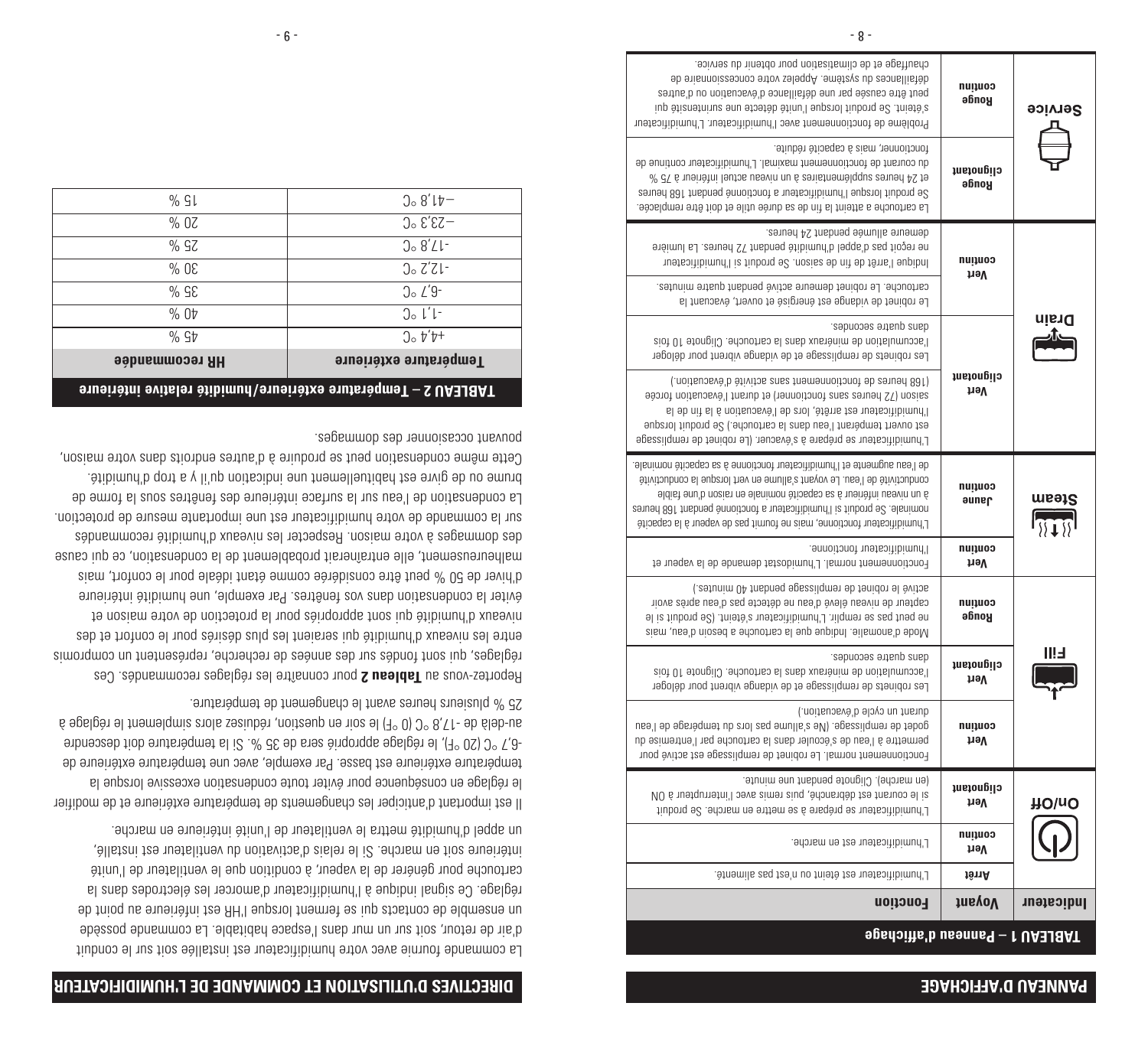#### **OPTIONS D'INSTALLATION ET EFFET DES CARACTÉRISTIQUES DE L'EAU**

Votre humidificateur à vapeur peut être installé pour fonctionner sur 120 volts, 208 volts ou 240 volts avec 11,5 ou 16,0 ampères. Plus la tension et l'intensité sont élevées, plus la sortie potentielle est élevée.

| Capacité de vapeur maximale (litres/jour) | <b>Tension</b> | lntensité |
|-------------------------------------------|----------------|-----------|
| ፈ3,5                                      | 20 volts       |           |
| 9'L                                       | 208 volts      | $G'$ ll   |
| Z'88                                      | 240 volts      |           |
| 9'09                                      | 20 volts       |           |
| $9'$ Ell                                  | 208 volts      | 0'9L      |
| $0'$ l $\varepsilon$ l                    | 240 volts      |           |

## **L'humidificateur pourra prendre plusieurs jours pour atteindre sa capacité nominale selon la tension d'entrée et la conductivité électrique de l'eau.**

Les systèmes à 120 volts peuvent prendre plus longtemps à atteindre la capacité nominale que les systèmes à 240 volts. L'humidificateur doit toujours être relié à la plomberie de l'eau chaude, mais l'eau peut être adoucie ou non. L'alimentation en eau doit avoir une conductivité variant entre 125 et 1250 uS/cm, ce qui correspond environ à une eau dont la dureté varie entre 0,8 et 9,5 grains par litre. L'humidificateur produira de la vapeur lorsqu'il est relié à de l'eau à faible conductivité, mais il lui faudra plus en capacité nous es capacité as capacité nous-Il y a des avantages et des désavantages à prendre en considération lorsque de l'eau dure et de l'eau adoucie sont disponibles.

l'avantage de l'eau dure est la réduction de la fréquence des **: Eau dure**  remplissage et des évacuations comparativement à l'eau adoucie, ce qui signifie une meilleure efficacité énergétique et une consommation d'eau réduite et une production plus constante de vapeur. Cependant, la cartouche doit être remplacée plus souvent avec de l'eau dure parce que les dépôts de minéraux enrobent les électrodes. Plus l'eau est dure, plus souvent la cartouche doit être remplacée par une neuve.

l'avantage de l'eau adoucie est habituellement une durée utile plus **: Eau adoucie**  longue de la cartouche qu'avec de l'eau dure parce que l'eau adoucie n'enrobe pas les électrodes autant que l'eau dure. Cependant, les ions de l'eau adoucie demeurent dans la solution à des concentrations beaucoup plus élevées que celles des ions de l'eau dure. Cela nécessaite des remblies et des remplissages plus fréquents, ce qui entraîne une consommation d'eau plus élevée et une production de vapeur moins constante.

Deux cartouches sont offertes, le modèle 8043RP et le modèle 8043LCRP, optimisées pour différents types d'eau. Communiquez avec votre concessionnaire de CVC pour sélectionner la cartouche appropriée.

#### **MODES DE FONCTIONNEMENT**

Lorsque l'humidificateur est alimenté et mis en marche, le voyant « On/Off » (marche/arrêt) s'allume en vert.

Lorsque la cartouche est remplie ou ravitaillée en eau, le voyant « Fill » (remplissage) s'allume en vert.

Lorsque la cartouche se vide, le voyant « Drain » (évacuation) s'allume en vert.

Durant la mise en marche initiale avec une nouvelle cartouche, l'humidificateur peut passer à travers une série de cycles de remplissage/d'évacuation jusqu'à ce que la conductivité de l'eau se trouve dans l'étendue permettant un fonctionnement normal. Pendant ce temps, le voyant « Steam » (vapeur) s'allume en vert. Si l'humidificateur ne peut pas produire de vapeur au niveau indiqué après avoir essayé pendant 168 heures, le voyant « Steam » (vapeur) s'allume en jaune. L'humidificateur continue de fonctionner de cette façon jusqu'à ce que la sortie nominale soit atteinte.

La conductivité de l'eau naturellement douce, de l'eau dure ou de l'eau adoucie varie pendant que l'eau se chauffe, mais le contrôleur interne ajuste le niveau d'eau pour maintenir un courant nominal entre les électrodes. Pendant la durée utile de la cartouche, les minéraux qui s'accumulent sur les électrodes réduiront la surface d'efficacité et affecteront la résistance entre eux. Le niveau d'eau de fonctionnement augmentera avec l'utilisation jusqu'à ce qu'il atteigne le capteur de niveau élevé d'eau. À ce moment, le voyant « Service » clignote en rouge indiquant que la cartouche doit être remplacée. L'humidificateur continuera de fonctionner, mais à un rythme inférieur.

Lorsque l'humidificateur commence un cycle d'évacuation, le robinet de remplissage s'ouvre pour introduire de l'eau froide dans la cartouche. Cela est effectué pour empêcher l'eau chaude d'entrer dans le drain. Le robinet de vidange demeure ouvert pendant quatre minutes pour permettre à toute l'eau de s'évacuer de la cartouche.

Chaque fois que le courant est coupé ou que l'humidificateur est éteint, la minuterie interne pour les cycles de démarrage et d'évacuation est réinitialisée. Si l'humidificateur a fonctionné pendant 168 heures sans cycle d'évacuation, le robinet

de vidange s'ouvre et vide la cartouche. Le fonctionnement normal se poursuit.

Si l'humidificateur fonctionne et qu'up a enned en courant survienn l'ois le courant rétabli, le voyant « On/Off » (marche/arrêt) clignote en vert pendant une minute, puis l'humidificateur se met en marche.

#### **FERMETURE À LA FIN DE LA SAISON/D'UNE PÉRIODE D'INACTIVITÉ**

Si l'humidificateur ne reçoit pas un appel de fonctionnement pendant une période de 72 heures, le contrôleur de l'humidificateur vide la cartouche. Le voyant d'évacuation « Drain » demeurera allumé jusqu'à ce qu'il y ait un appel d'humidité ou une période de 24 heures soit écoulée. L'humidificateur reprend son fonctionnement normal lorsqu'un appel d'humidité est effectué.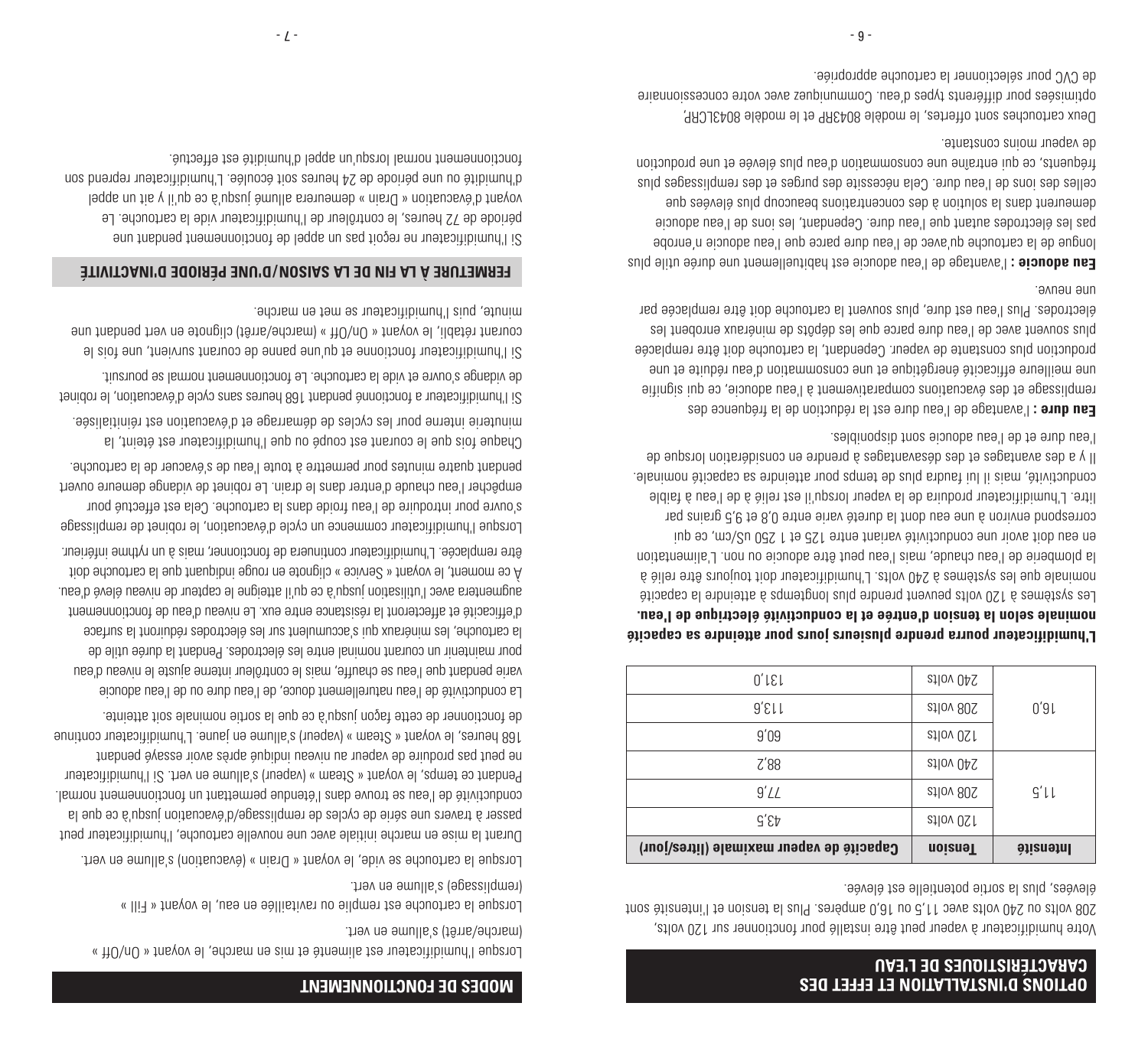#### **INTRODUCTION**

Merci d'avoir acheté un humidificateur à vapeur. Nous vous remercions d'avoir fait cet achat et nous sommes heureux d'ajouter votre nom à notre liste grandissante de clients. Vous avez investi dans l'équipement de la plus haute qualité qui soit.

Votre humidificateur nécessitera un entretien périodique pour assurer une performance uniforme ininterrompue. Reportez-vous à la page 10.

Veuillez prendre quelques minutes pour lire ce livret. Cela vous permettra de vous familiariser avec les bienfaits de l'humidificateur et vous aidera à comprendre l'entretien de routine qui sera requis.

**Des cartouches de vapeur de rechange sont offertes par votre installateur. Utilisez seulement la pièce de rechange authentique numéro 8043RP ou 8043LCRP.** 

#### **PRINCIPES DU FONCTIONNEMENT**

L'humidificateur à vapeur fournit de l'humidité sous forme de vapeur dans l'espace traité par l'entremise des conduits du système de CVC. L'humidificateur génère de la vapeur en énergisant deux électrodes qui se prolongent dans une cartouche d'eau. Le courant s'écoulant entre les électrodes fait bouillir l'eau pour ainsi créer de la vapeur. L'eau est introduite dans l'humidificateur grâce à un robinet de remplissage vers un godet de remplissage situé dans la partie supérieure de l'armoire. Le godet de remplissage sert de réservoir de débordement et fournit un espace d'air entre l'humidificateur et la source d'eau. La cartouche de vapeur est remplie à partir du fond. La cartouche est appuyée sur un godet d'évacuation qui comprend un robinet de vidange. Les robinets de vidange et de remplissage fonctionnent ensemble pour maintenir le niveau d'eau dans la cartouche et fournir la capacité nominale de vapeur selon la conductivité électrique de l'eau et pour tempérer l'eau d'évacuation. Reportez-vous à la **Figure 1** pour une représentation du système de remplissage et d'évacuation et de la cartouche.

La vapeur est fournie dans le flux d'air par un tube de dispersion monté dans les conduits du sube de CVC. Les ouvertures dans le tube de dispersion sont munies tubelets de « ™ » (petits tubes) qui se prolongent dans le centre du tube. La conception du tube de dispersion et des petits tubes distribue la vapeur dans une vaste zone du conduit et retourne tout e tubinité condensée dans le boyau à vapeur.



#### **SÉQUENCE DU FONCTIONNEMENT**

Lorsque la commande de l'humidificateur détecte une humidité inférieure à la valeur de réglage, et à condition que l'humidificateur soit en marche et que le ventilateur de l'unité intérieure fonctionne, le contrôleur interne de l'humidificateur active les électrodes et mesure le courant circulant dans l'eau entre elles. Le contrôleur ajuste le niveau d'eau dans la cartouche par l'entremise du robinet de remplissage et du robinet de vidange pour maintenir un courant constant. Le niveau d'eau de fonctionnement dans la cartouche dépend de la teneur en minéraux de l'eau, ce qui détermine la conductivité.

Un relais est fourni avec l'humidificateur pour permettre à la commande de mettre le ventilateur de l'unité intérieure en marche en cas d' appel d'humidité.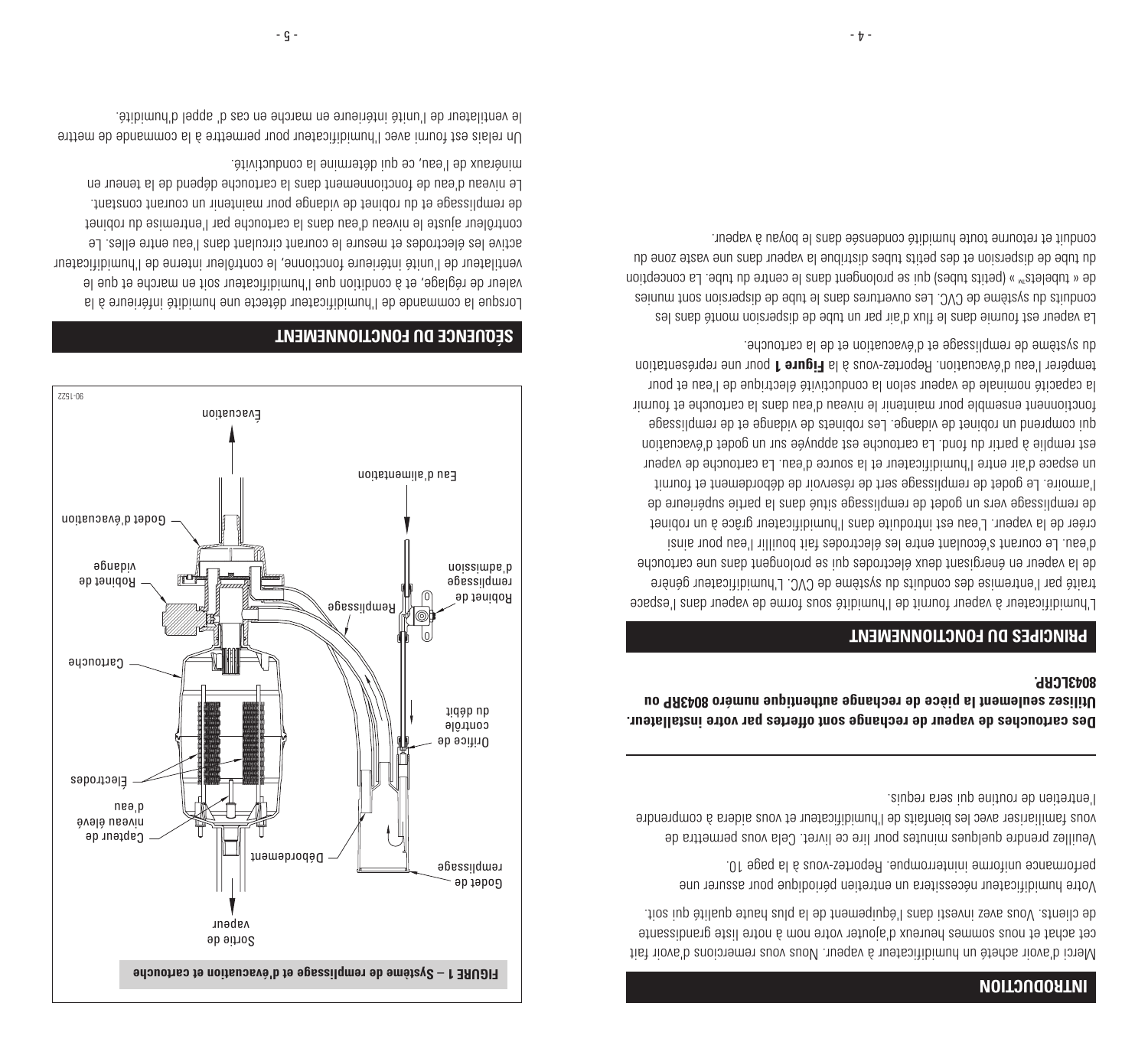#### **TABLE DES MATIÈRES**

| Οl              | Renseignements supplémentaires<br>,,,,,,,,,,,,,,,,,,,,,,,,,,,,,,, |
|-----------------|-------------------------------------------------------------------|
| Οl              |                                                                   |
|                 | Directives de foncionnement et commande de l'humibificateur       |
|                 |                                                                   |
| $\iota$         | Modes de fonctionnement                                           |
|                 |                                                                   |
|                 |                                                                   |
|                 |                                                                   |
|                 | Introduction                                                      |
| z · · · · · · · | Sécurité                                                          |
|                 |                                                                   |

#### **SÉCURITÉ**

# **AA MISE EN GARDE**

11 . . . . . . . . . . . . . . . . . . . . . . . . . . . . . . . . . . . . . . . . . . . . . . . . . . . . . . . . . . Entretien

#### **ATTENTION**

Lisez ce manuel avant d'effectuer l'installation. Ce produit doit être installé par des entrepreneurs en électricité et en CVC qualifiés et en conformité avec les codes locaux, provinciaux, fédéraux et ceux qui sont en vigueur. Une mauvaise installation peut causer des dommages matériels, des blessures graves ou mortelles à la suite d'un choc électrique, de brûlures ou d'un incendie.

#### **Lisez toutes les mises en garde et les directives.**

Lisez ce manuel avant d'effectuer toute procédure de service ou d'entretien sur toute pièce du système. Le non-respect des mises en garde et des directives pourrait provoquer les situations dangereuses décrites et causer des dommages matériels et des blessures graves ou mortelles.

Le non-respect des directives se trouvant dans ce manuel peut provodner une accumulation d'humidité pouvant des dommages à la structure et aux meubles.

#### **EXCÉDENT D'HUMIDITÉ**

Ne réglez pas l'humidité à un niveau supérieur à celui recommandé. La condensation pourrait causer des dommages.

# **AVERTISSEMENT**

#### **SURFACES CHAUDES ET EAU CHAUDE**

Les surfaces de ce système d'humidification à vapeur sont extrêmement chaudes. L'eau dans la cartouche de vapeur, les tuyaux à vapeur et le tube de dispersion peuvent atteindre une température de 100 °C (212 °F). La vapeur évacuée n'est pas visible. Tout contact avec les surfaces chaudes, l'eau chaude évacuée ou l'air dans lequel la vapeur a été évacuée peut causer des blessures graves. Pour éviter les brûlures graves, suivez les directives se trouvant dans ce manuel lorsque vous effectuez toute procédure de service ou d'entretien sur toute pièce du système.

#### **DÉBRANCHEMENT DE L'ALIMENTATION ÉLECTRIQUE**

Débranchez l'alimentation électrique avant d'installer le câblage d'alimentation ou d'effectuer toute procédure de service ou d'entretien sur toute pièce du système d'humidification. Le non-respect de cette directive peut causer un incendie, un choc électrique et d'autres situations dangereuses. Ces situations dangereuses pourraient causer des dommages matériels et des blessures graves ou mortelles.

Tout contact avec des circuits sous tension peut causer des dommages matériels, des blessures graves ou mortelles suite à un choc électrique on nu juene sasse, p xneauued sal and sanital and captain un no l'alimentation électrique ne soit débranchée.

Respectez la procédure d'arrêt indiquée dans ce manuel avant d'effectuer toute procédure de service ou d'entretien sur toute pièce du système.

#### **DANGER DE CHOC ÉLECTRIQUE**

Si l'humidificateur se met en marche en réponse à une demande d'humidité pendant une buccedure d'entretien, des plessurs on mortelles peuvent survenir à la suite d'un choc électrique. Respectez les procédures décrites dans ce manuel avant d'effectuer toute procédure de service ou d'entretien sur cet humidificateur.

### **PRESSION EXCESSIVE DE L'EAU D'ALIMENTATION**

Une pression de l'eau d'alimentation supérieure à 8,2 bars peut causer le débordement de l'humidificateur.

#### **BORDS COUPANTS**

Les bords coupants peuvent causer des blessures graves suite à des coupures. Faites attention lorsque vous coupez les ouvertures de la chambre de répartition d'air et manipulez le réseau de conduits.